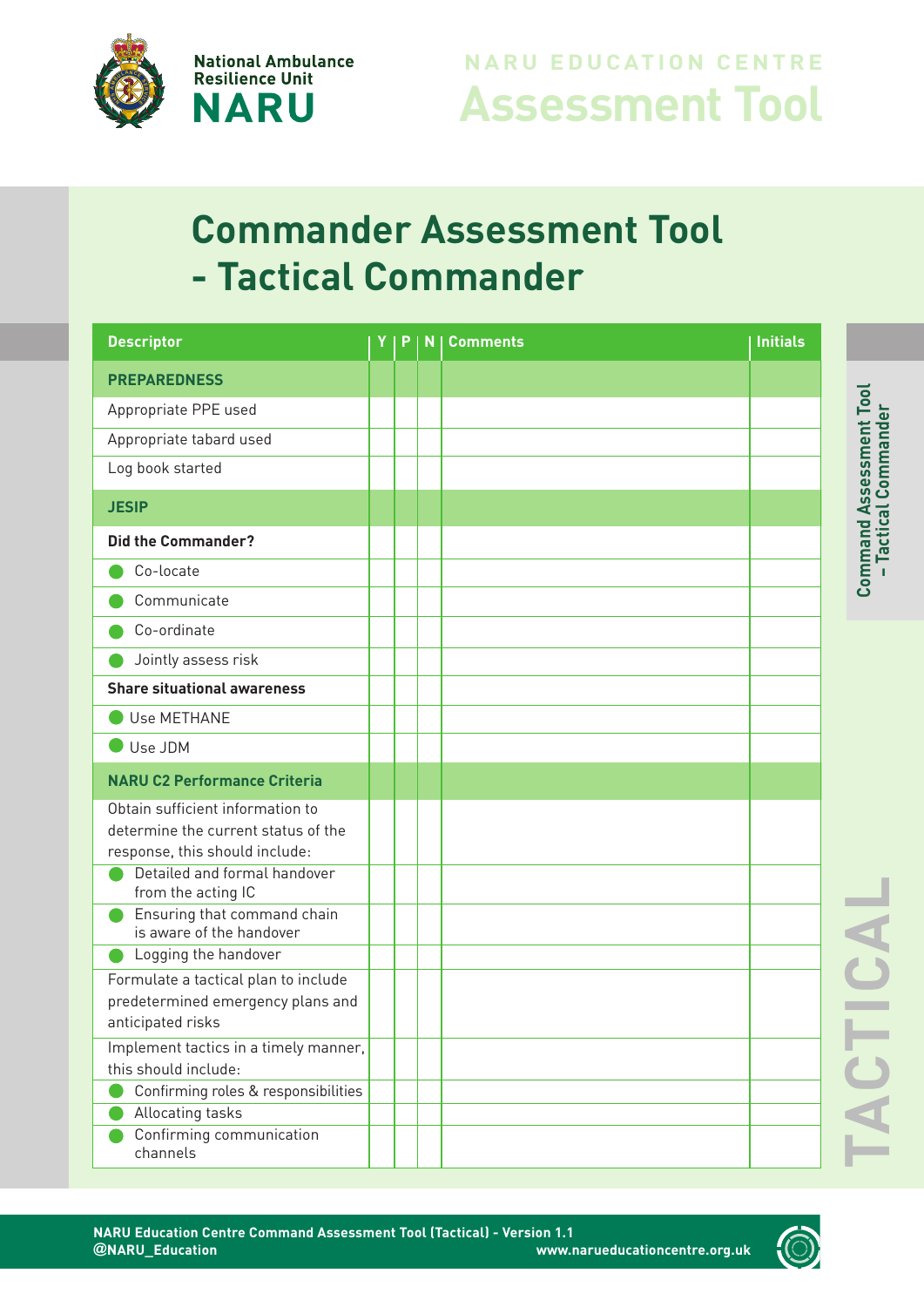

**National Ambulance Resilience Unit NARU** 

## **Assessment Tool NARU EDUCATION CENTRE**

| <b>Descriptor</b>                                                                                                                              | P | N | <b>Comments</b> | <b>Initials</b> |
|------------------------------------------------------------------------------------------------------------------------------------------------|---|---|-----------------|-----------------|
| Conduct on-going risk assessment<br>and management in response to the<br>dynamic nature of emergencies                                         |   |   |                 |                 |
| Review tactics with relevant others<br>including key personnel involved in<br>command, control and coordination                                |   |   |                 |                 |
| Ensure actions to implement tactics<br>are carried out, taking into account<br>the impact on individuals,<br>communities and the environment   |   |   |                 |                 |
| Determine priorities for allocating<br>resources                                                                                               |   |   |                 |                 |
| Anticipate likely future resource<br>needs, taking account of the possible<br>escalation of emergencies                                        |   |   |                 |                 |
| Work in cooperation and<br>communicate effectively with<br>other responders                                                                    |   |   |                 |                 |
| Liaise with relevant organisations to<br>address the long-term priorities of<br>restoring services and the recovery<br>of affected communities |   |   |                 |                 |
| Obtain and provide technical and<br>professional advice from suitable<br>sources to inform decision-making<br>where required                   |   |   |                 |                 |
| Provide accurate and timely<br>information to inform and protect<br>communities                                                                |   |   |                 |                 |
| Work effectively with the media<br>when required                                                                                               |   |   |                 |                 |
| Monitor and maintain the health,<br>safety and welfare of individuals<br>during the response                                                   |   |   |                 |                 |
| Review actions at Operational level                                                                                                            |   |   |                 |                 |
| Identify where circumstances<br>warrant a strategic level of<br>management and engage with the<br>Strategic level as required                  |   |   |                 |                 |
| Ensure that any individuals under<br>their area of authority are fully<br>briefed and debriefed                                                |   |   |                 |                 |
| Evaluate the effectiveness of tactics<br>and use this information to inform<br>future practice                                                 |   |   |                 |                 |

 $\mathbf{\mathbf{c}}$